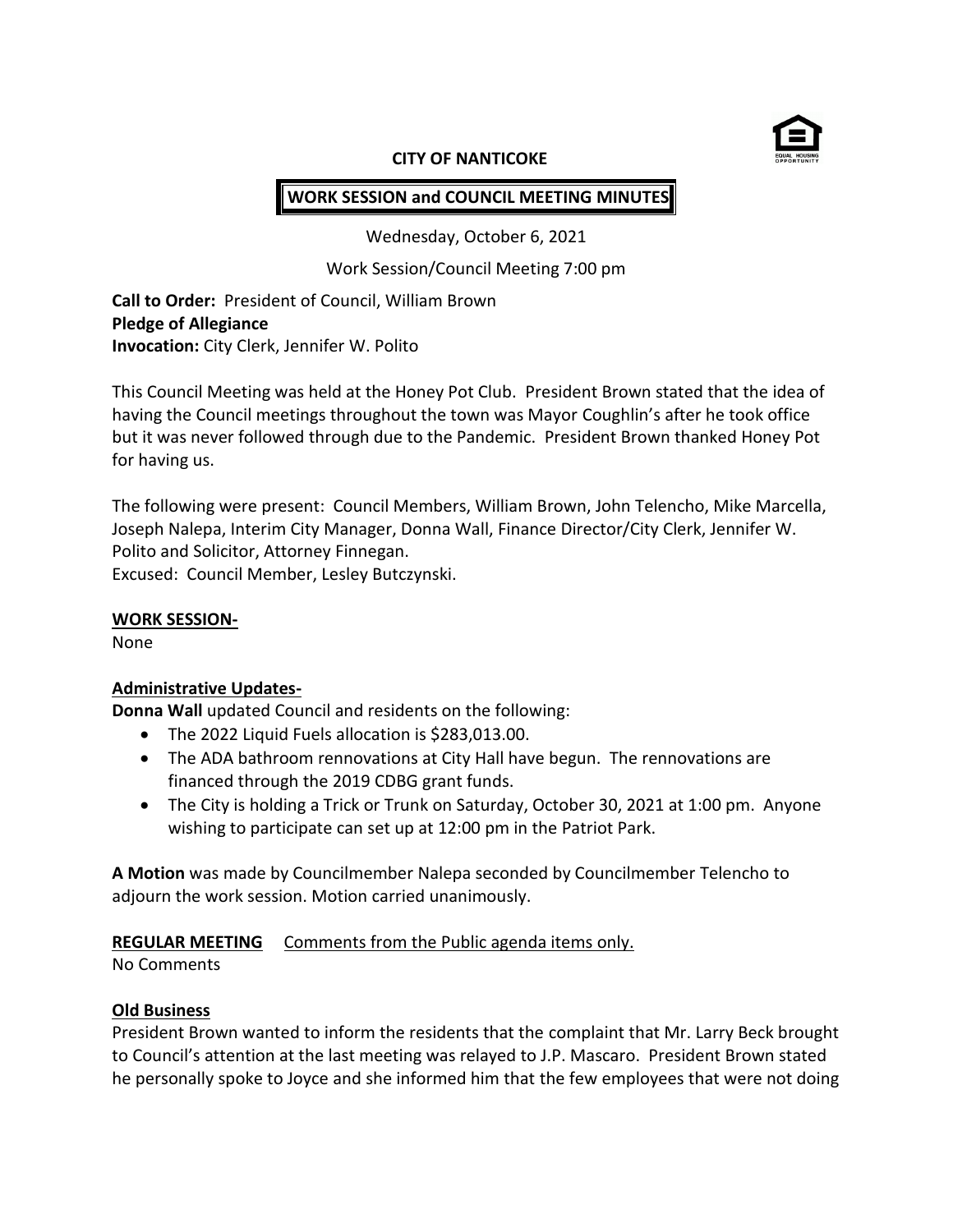their jobs properly have been let go and Mascaro's has hired new employees. President Brown asked residents who are experiencing any further issues to please call Patty at City Hall.

### **New Business**

**A Motion** to approve the September 16, 2021 minutes was made by Councilmember Marcella seconded by Councilmember Nalepa.

Motion carried unanimously.

**A Motion** to approve the payment of the bills in the amount of \$929,746.91, (Payroll(s) \$102,922.65 and Payables \$826,824.26) was made by Councilmember Marcella seconded by Councilmember Telencho.

Motion carried unanimously.

## **COMMENTS FROM THE PUBLIC –**

**Mrs. Donna Wolfe** of S. Hanover Street stated the repairs to her property were not done but others were done. Interim City Manager, Donna Wall said their lawn was done but their sidewalk will not be repaired until Spring of 2022 when the contractor is back in town. The Wolfe's insisted that the lawn was not repaired and DPW Foreman, Rick Josefowicz stated it was, his guys did it. Rick stated he will go and look at the property tomorrow.

**Ms. Barbara Hermanofski** of 413 Garfield Street informed Council that Honey Pot is having many issues with vehicles speeding and not stopping at stop signs. Ms. Hermanofski asked people to slow down but they cursed her out and will sit in front of her home and rev their engines. She stated there are many blind hills in that area of town and she is very concerned that someone is going to get seriously injured or even a deadly accident. Ms. Hermanofski requested that the city place the speeding alert sign back in that area because it did seem to slow traffic down. Chief Mike Roke stated he would move the sign over to Honey Pot and have his Officers patrol in Honey Pot to try to control these issues. President Brown stated that he, the Mayor and Chief Roke will discuss this issue and try to come up with a solution to help solve the speeding issues.

**Mr. Ron Knapp** of W. Noble Street, submitted a letter for Council to consider the idea of the construction of an Incinerator Plant to burn waste and create energy from refuse. President Brown thanked Mr. Knapp for his comments and stated that Nanticoke does not have enough open land to complete a project of that size.

**Mr. Hank Marks** of Loomis Street, stated he has been a member of the Taxpayer Association for over 22 years and Nanticoke has had 3 large tax increases since 2014 and the people are not happy. Mr. Marks stated he is always looking out for the people of Nanticoke.

### **Correspondence-**

None

### **Announcements-**

City Hall will be closed on Monday, October 11, 2021 for the observance of Columbus Day.